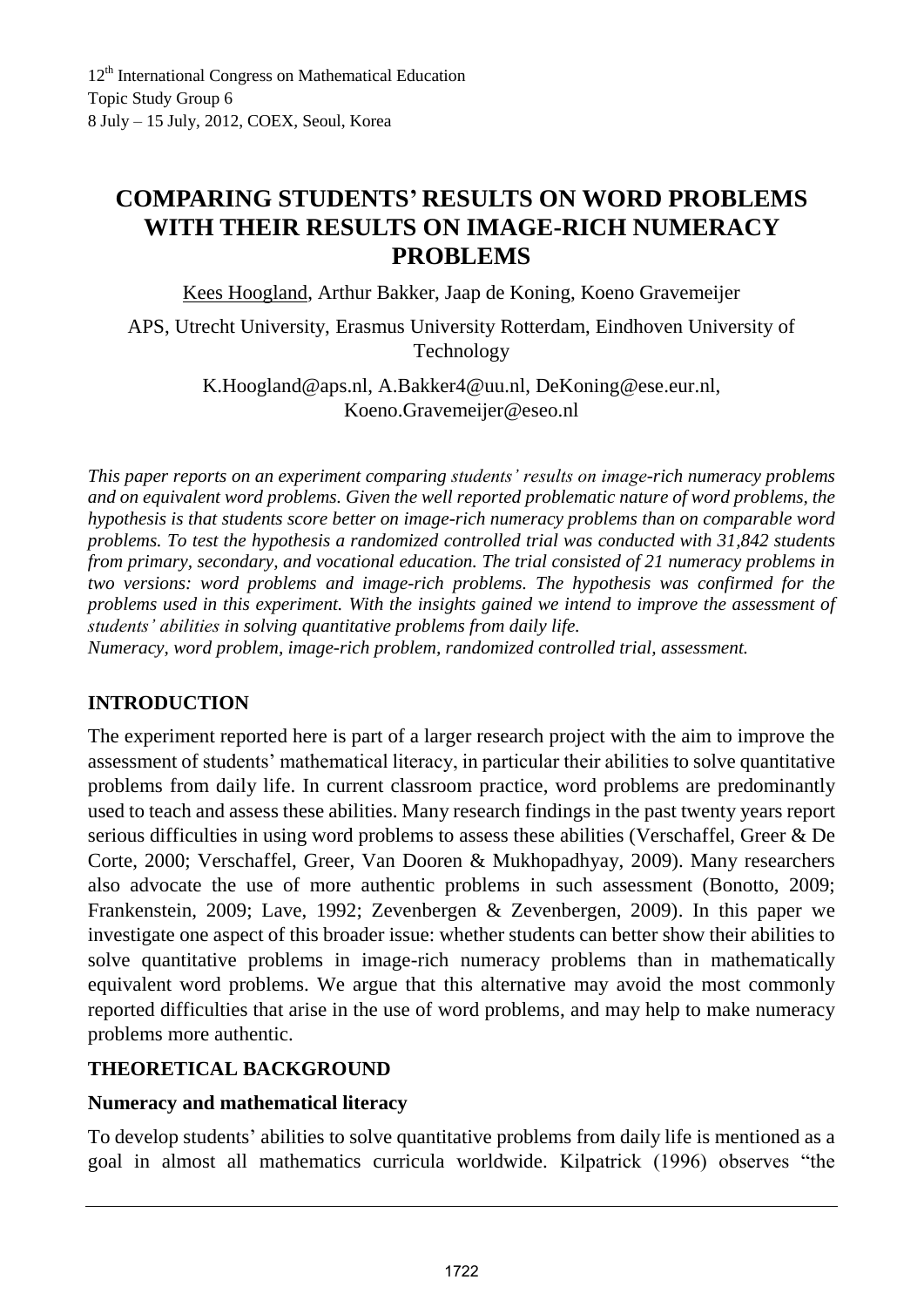curriculum had shifted (…) away from an emphasis on abstract structures towards efforts to include more realistic applications, with an emphasis on the ways in which mathematics is used in daily and professional life" (p. 7). Niss (1996) speaks of "providing individuals with prerequisites which may help them to cope with life" (p. 13). If we focus on the usefulness of mathematics and its translation into education, two concepts hold a prominent place: mathematical literacy and numeracy. Over the years also other terms have been proposed to try to pinpoint the usability aspect of mathematics more precisely; examples of these terms are matheracy (D'Ambrosio, 1998), mathemacy (Skovsmose, 1998), quantitative literacy (Steen, 2001), and techno-mathematical literacies (Hoyles, Noss, Kent, & Bakker, 2010). Numeracy is used most frequently in research on adults learning mathematics (Coben, 2003) and in related international studies such as Adult Literacy and Lifeskills (ALL) Survey (Gall, Groenestijn, Manly, Schmitt, & Tout, 2003) and the Programme for the International Assessment of Adult Competencies (PIAAC). Mathematical literacy is used more often in primary and secondary education curricula (Jablonka, 2003) and in related international studies such as the Programme for International Student Assessment (PISA). What the most prominent concepts have in common is a focus on real contexts and individuals responding mathematically to problem situations. Using quantitative problems from daily life, in teaching and in assessment, is common to almost all current definitions of numeracy and mathematical literacy.

### **Word problems**

Over the past twenty years the goals of mathematics education aiming at students' abilities to solve quantitative problems from daily life have found their way into classrooms. In common classroom practice we see a widespread use of word problems in teaching and assessing these problem solving abilities. The word problem is used as a vehicle to connect classroom practice with quantitative problems in real life. Word problems can be defined as "verbal descriptions of problem situations wherein one or more questions are raised the answer to which can be obtained by the application of mathematical operations to numerical data available in the problem statement" (Verschaffel et al., 2000, p. ix). Numerous studies have reported on students' behavior in solving word problems, for instance the superficial strategies students use, and on how they base their solutions on an association between certain salient elements of the problem situation and a certain mathematical operation (Verschaffel et al., 2000). Even more studies show that students tend not to consider possible constraints imposed by reality, and, instead, approach the word problem purely as a school mathematical problem and not as a representation of a problem from daily life (Cooper & Harries, 2003; Lave, 1992; Reusser & Stebler, 1997; Verschaffel et al., 2009). In general the classroom culture in mathematics lessons is to get to a good answer as quickly as possible and students are in many cases not expected to reflect upon their answers. This classroom culture is reinforced by word problems that are not more than poorly disguised exercises in basic operations. The idea that the explanation for this behavior by students can be found in the culture of the classroom is strongly argued by Gravemeijer (1997) on the basis of what Yackel and Cobb (1995) call the sociomathematical norms, and since then has been seen as one of the most likely explanations (Verschaffel et al., 2009). The phenomenon of superficial strategies and dissociation from reality has become known as the "suspension of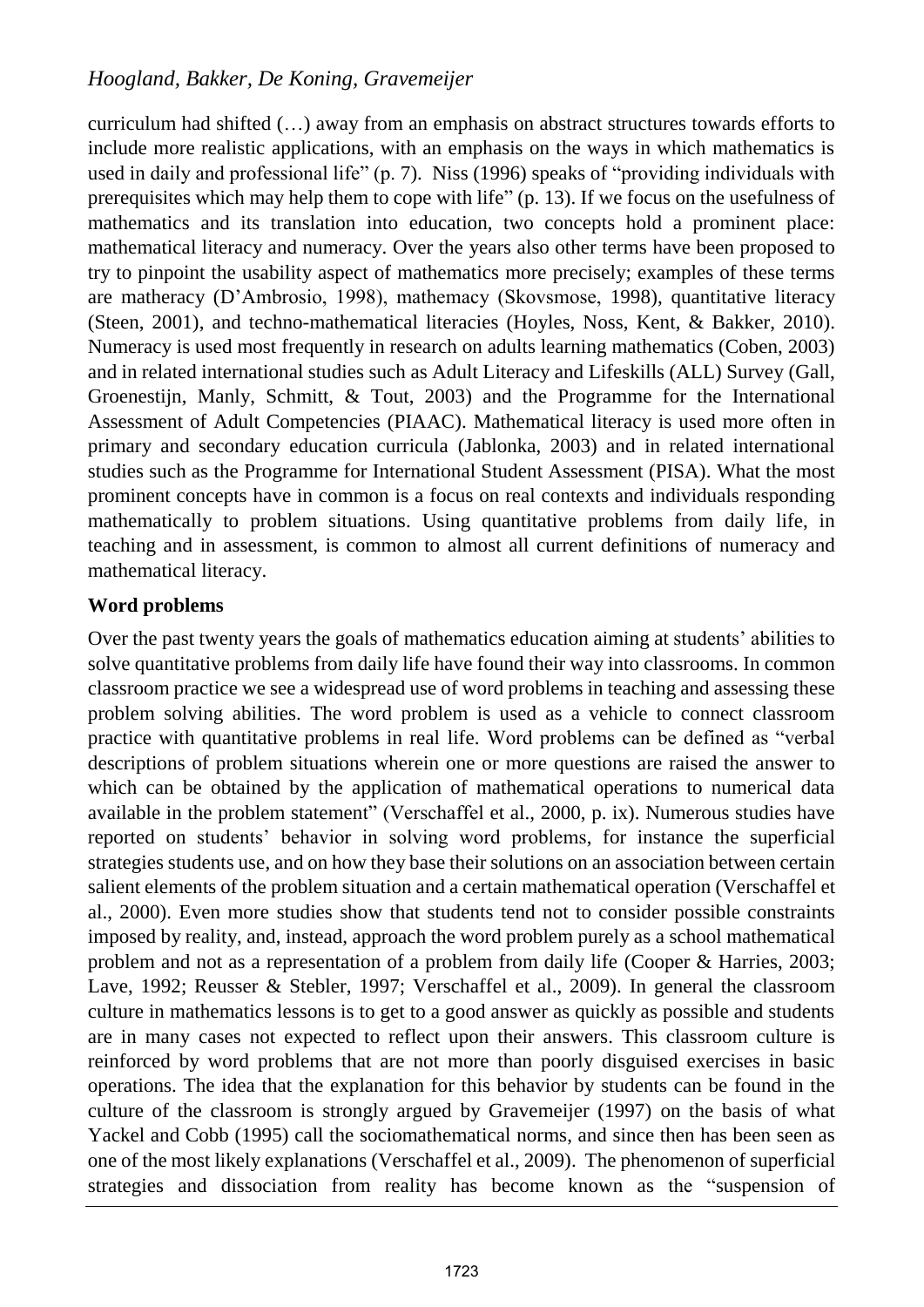sense-making" (Schoenfeld, 1991; Verschaffel et al., 2000). This suspension of sense-making hinders students from fully showing their abilities to solve quantitative problems from daily life. And it also casts doubt on whether word problems are the right instrument for assessing these abilities. The assessment of problem-solving abilities for quantitative problems from daily life by using word problems can be summarized as troublesome.

#### **Image-rich numeracy problems**

In the present study we sought to investigate an alternative for word problems in assessing students' abilities to solve quantitative problems from daily life. With new technologies like digital cameras and on-screen presentations, it becomes easier to present quantitative problems from real life in a way that more closely resembles the real problem, without the need to simulate the complete problem situation. In this alternative approach the problem situation from reality is represented mainly with images. In this study these images are photographs. In research on alternatives for assessing mentioned abilities researchers and practitioners advocate the creation of authentic situations in the mathematics lessons to teach and assess these abilities (Bonotto, 2009; Frankenstein, 2009; Lave, 1992; Zevenbergen & Zevenbergen, 2009). Although many of the arguments for using authentic situations to teach students relevant problem-solving skills are convincing, we do not see a widespread dissemination of such practices. In many cases practical constraints in the school setting are mentioned as a major barrier. The alternative of using photographs can possibly act as a practical in-between.

The reason for using images from real life is twofold. First, from cognitive psychology and semiotics we know that depictive representations have a high inferential power, because the information can be read off more directly from the representation (Johnson-Laird & Byrne, 1991). In the solving of quantitative problems this helps students to make a relevant mental model of the situation more easily (Schnotz, Baadte, Müller, & Rasch, 2010). Second, exploratory research (Hoogland, 2007) on the skills (weak) learners show in carrying out quantitative tasks in practical vocational settings shows that students are more capable of showing their skills if the objects are at hand or if there is a close association with real problems. The hypothesis of the investigation is that using image-rich problems instead of word problems avoids most of the reported difficulties with word problems. We expect students to be less likely to fall into the trap of only looking at the verbal descriptions for clues on how to solve the "hidden" mathematical problem. We expect that, by a stronger association with the real problem, suspension of sense-making will be less common. What we focus on in this paper, however, is the conjecture that this will result in an assessment which gives a less distorted indication of the students' abilities to solve quantitative problems from daily life. In the experiment the hypothesis that students score better on image-rich numeracy problems than on equivalent word problems is tested.

#### **METHOD**

### **Design**

The experiment was a randomized controlled trial with a 1 x 1 design. Every participant was presented with a test containing 24 items. Of these items 21 came in two versions: a word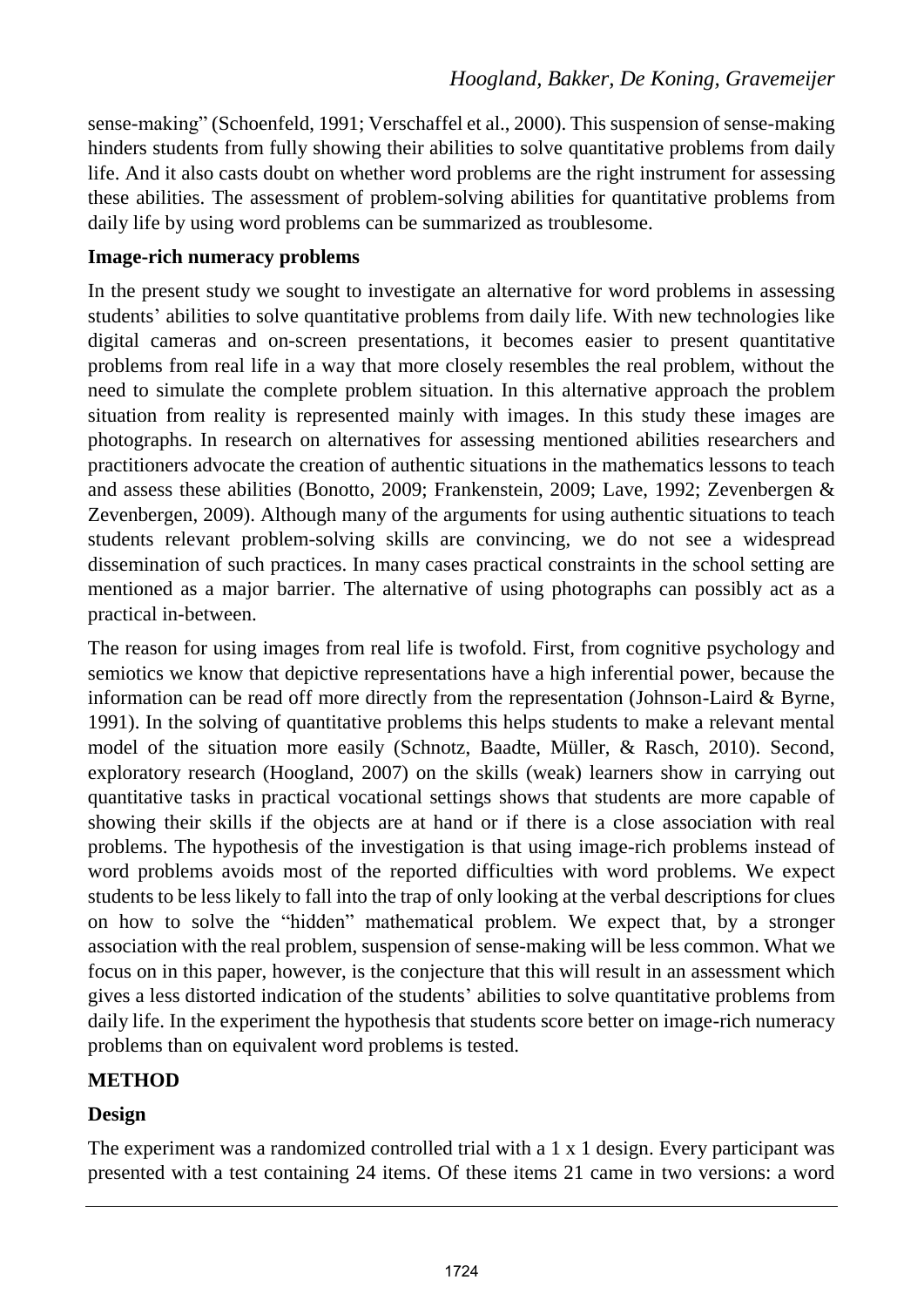problem version (A-version) and an image-rich version (B-version). The two versions of each item were evaluated by expert panels to establish that they are assessing the same mathematical knowledge and skills at the same level. For each participant twelve randomly chosen items were presented as a word problem and twelve were presented as an image-rich numeracy problem. The items were delivered in a random order. Through the randomization process we can assume that, for each problem, the group that answered the A-version and the group that answered the B-version have the same characteristics. By this design this should hold for the measured characteristics as well as for the characteristics that were not measured. The independent factor is the version of the problem (A or B). The dependent factor is the difference in the percentage of correct answers between the A-version and the B-version.

### **Participants**

In the Dutch school system, primary education is for 4-12-year-olds and runs over 8 grades (K-6). In secondary education, the Netherlands has a highly streamed school system. Vmbo is a pre- vocational education stream for 12-16-year-olds, attended by around 45% of Dutch school children. Havo and vwo are the general secondary and pre-university streams that prepare children for college and university. Around 55% of Dutch children attend this stream. Mbo is the secondary vocational stream that is a follow-up to vmbo and is intended for 16-19-year-olds. In total 31,842 students from 179 schools geographically spread across The Netherlands participated in the experiment.

|   | Primary<br>education | Secondary education        |                                                  |                                | Other/<br>unknown | total  |
|---|----------------------|----------------------------|--------------------------------------------------|--------------------------------|-------------------|--------|
|   | Grades 5 and 6       | Pre-<br>vocational<br>vmbo | General secondary/<br>pre-university<br>havo/vwo | Secondary<br>vocational<br>mbo |                   |        |
| N | 969                  | 12,459                     | 16,588                                           | 1,146                          | 680               | 31,842 |

Schools and teachers voluntarily participated in this test. One of the main reasons for participating mentioned in the evaluation is the fact that the test as a whole also gave an indication of the students' level relative to the recently implemented Literacy and Numeracy Framework (Hoogland & Stelwagen, 2012). Participating schools are assumed to be representative of Dutch schools in general.

#### **Tasks**

In the experiment all participants were presented with 24 numeracy problems. Of these 24 problems, 21 came in two versions. Figures 1 provides three examples.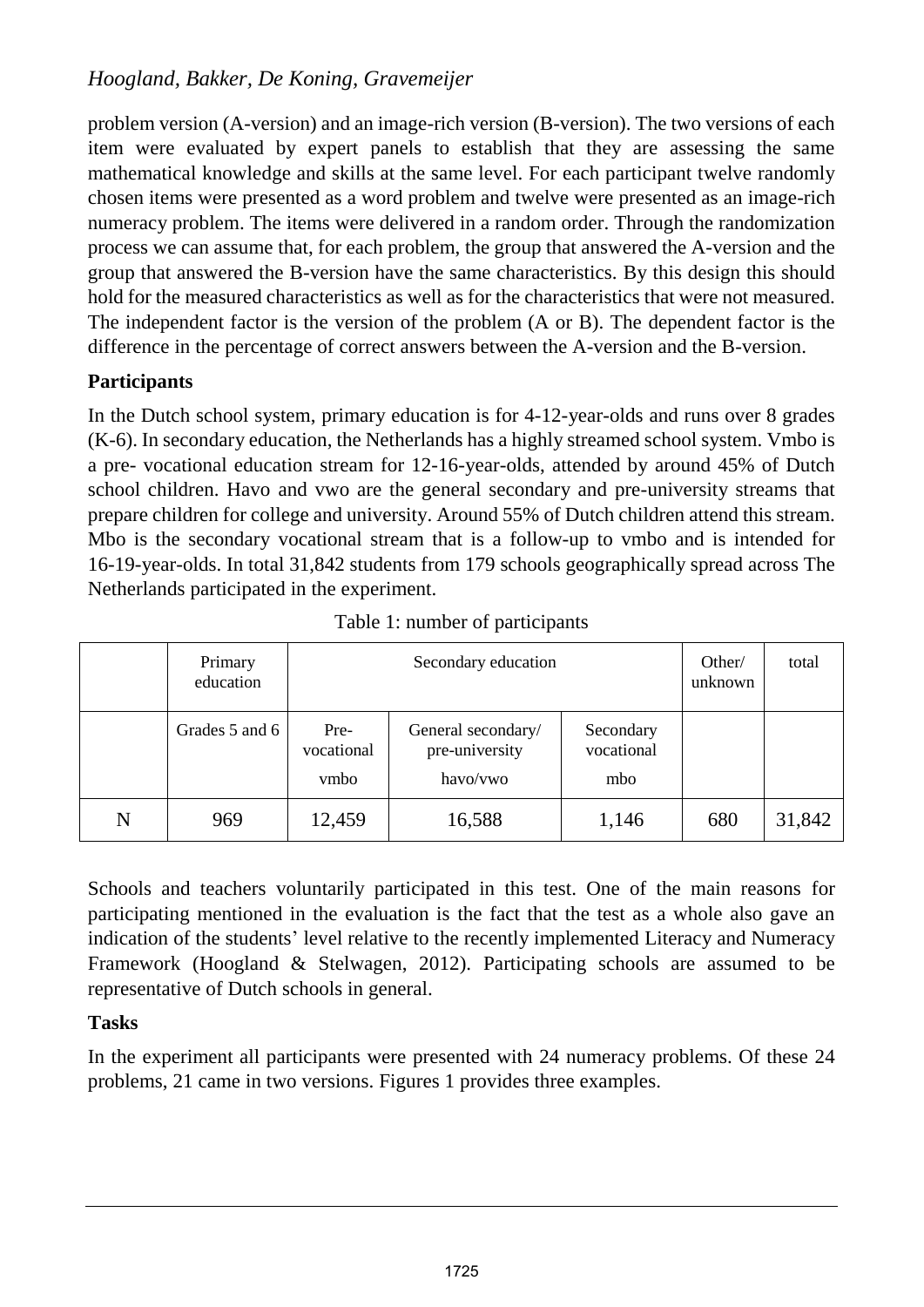

Figures 1 Three examples of A-versions and B-versions

For solving the problems an on-line calculator was allowed. For the total test a time limit of 60 minutes was set. All answers to the problems are numerical values. Participants typed the numerical answers they found into an empty entry field. The answers were scored by the computer.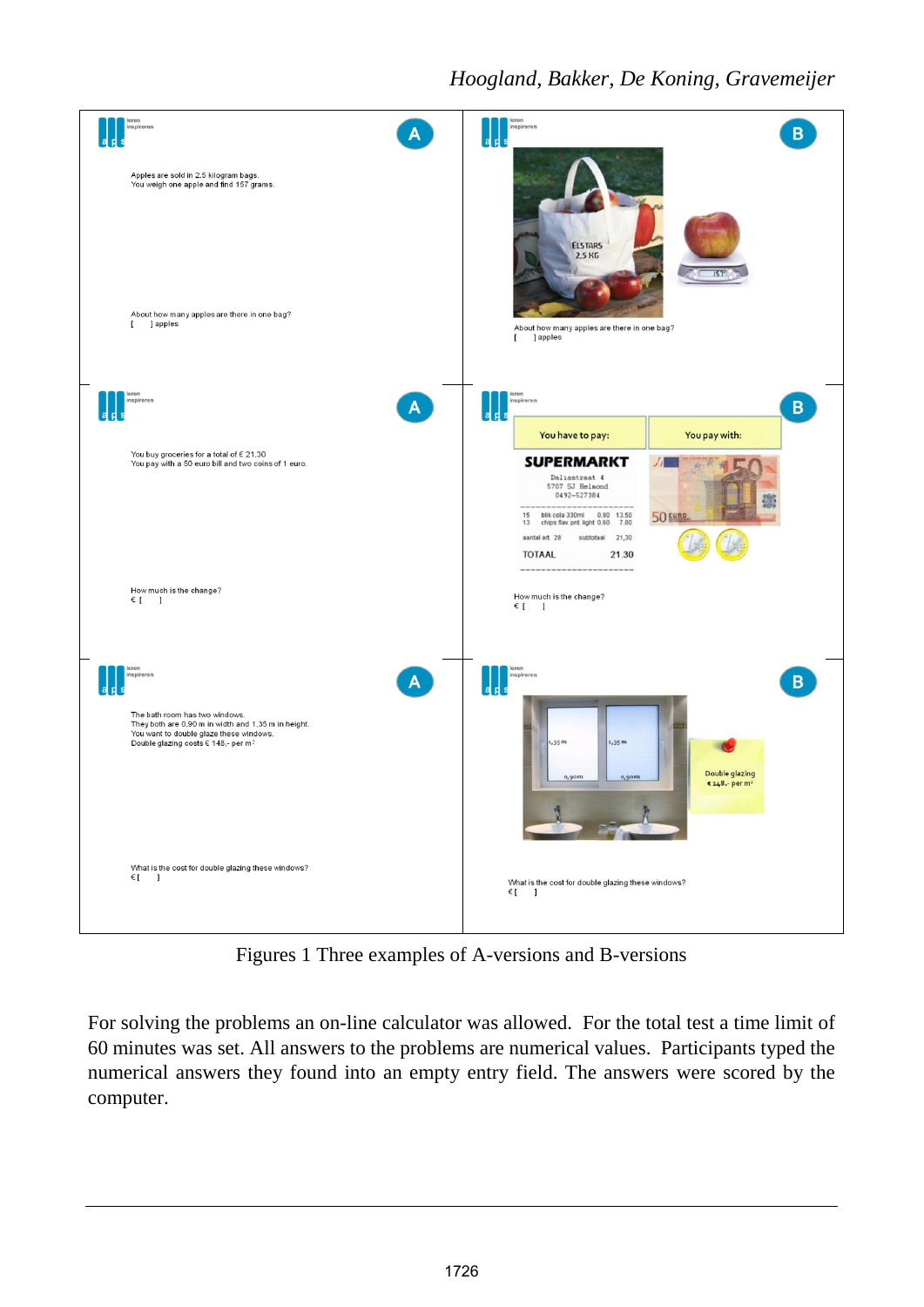# **Procedure**

The test was web-based. This means the participants conducted the test on-screen at a PC with a connection to the internet. Every participant was assigned a personal activation code to start up the digital test of 24 problems. All answers delivered by the participants, including the time in milliseconds spent on the test, were recorded. After finishing the test a short digital questionnaire was delivered to each participant to collect the following additional data: gender, age, zip code (as an indicator of Social Economic Status), grade, school level, and last mark for mathematics. All data were recorded anonymously in a research database.

## **RESULTS**

Table 2 presents an overview of the mean scores for the A-version and the B-version of the participants who were confronted with the A-version or the B-version respectively. By design this is, in both cases, about half the participants.

| Number of<br>scores of<br>versions A | Number of<br>scores of<br>versions B | Mean score<br>of versions<br>А | Mean score<br>of versions | Signifi-<br>cance | Score of versions B<br>significantly higher than<br>score of versions A |
|--------------------------------------|--------------------------------------|--------------------------------|---------------------------|-------------------|-------------------------------------------------------------------------|
| 334600                               | 334082                               | 0.435                          | 0.455                     | 0.000             | $\ast$                                                                  |

Table 2 Scores on all problems in two versions A and B

Note: *t* test, \* significance level 0.05

Under the assumption that every participant for the A-version of a given problem  $i$  (=1, …, 21) has the same chance of producing the right answer, the percentage of correct scores follows a binomial distribution that can be approximated by a normal distribution. Assuming this chance on producing a right answer by the participant is  $p_{i1}$ , then the mean of the sampling distribution is  $p_{i1}$  with variance  $p_{i1}(1-p_{i1})/N_{i1}$ , with  $N_{i1}$  indicating the number of participants answering this question. If for the B-version the same assumption holds with  $p_{i2}$  being the chance of producing the right answers, the corresponding mean and variance are  $p_{i2}$  and  $p_{i2}(1-p_{i2})/N_{i2}$ , with  $N_{i2}$  indicating the number of participants answering the B-version. Based on these assumptions a *t* test was conducted on the difference between the mean percentage score of A-versions and the mean percentage score of B-versions. The score on the B-version was significantly higher (Table 2).

Furthermore, for each separate problem a *t* test was conducted on the difference between the mean percentage score of the A-version and the mean percentage score of the B-version of that problem. Table 3 presents the results of these 21 tests. If neither B scores significantly better than A, nor A better than B, the difference is insignificant.

Table 3. Scores on 21 problems in two versions A and B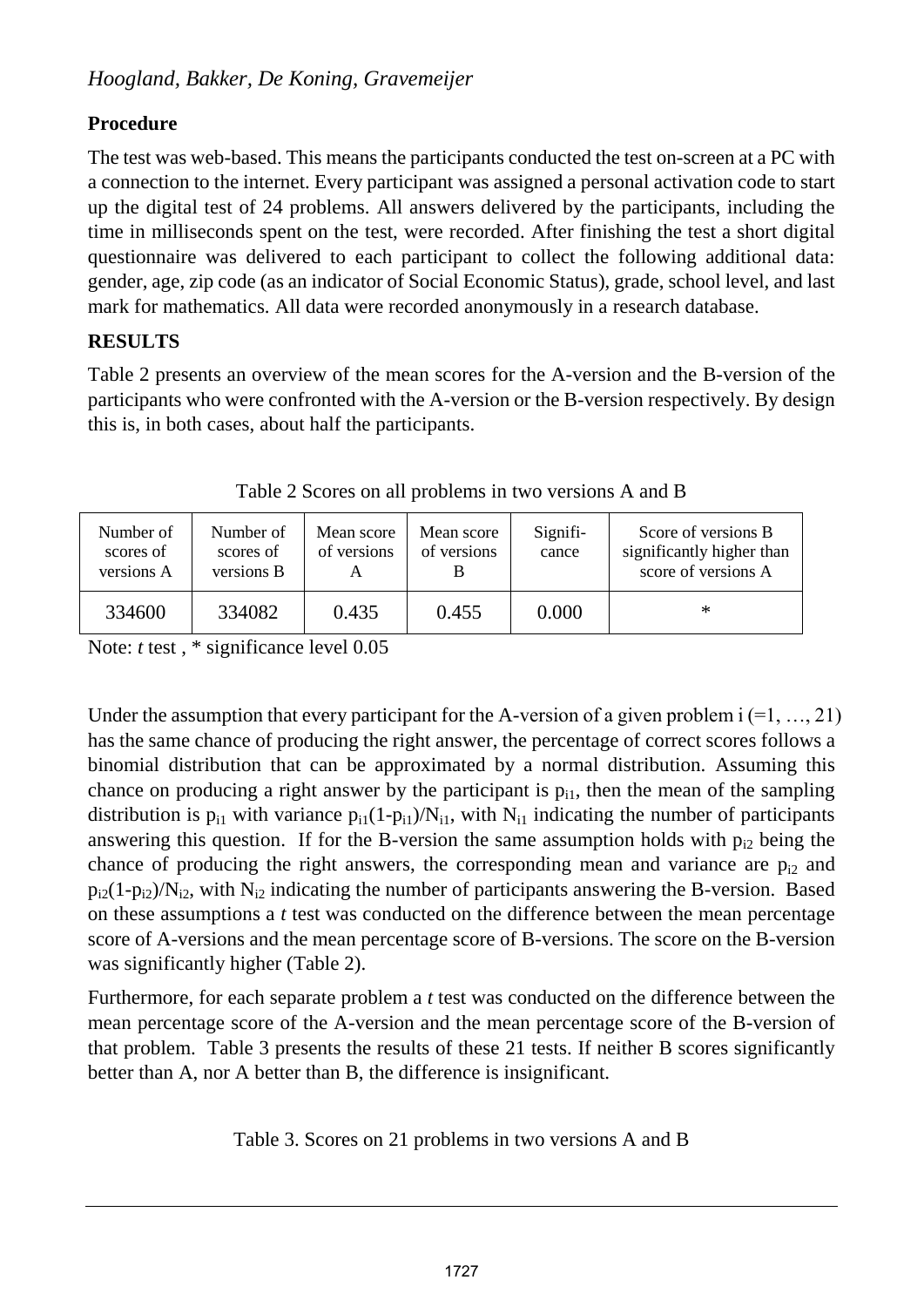|                | Number of<br>scores of<br>version A | Number of<br>scores of<br>version B | Mean score<br>of<br>version A | Mean score<br>of<br>version B | Signifi-<br>cance | Score of<br>version B<br>significantly<br>higher than<br>score of<br>version A | Score of<br>version A<br>significantly<br>higher than<br>score of<br>version B |
|----------------|-------------------------------------|-------------------------------------|-------------------------------|-------------------------------|-------------------|--------------------------------------------------------------------------------|--------------------------------------------------------------------------------|
| V <sub>1</sub> | 15878                               | 15964                               | 0.72                          | 0.72                          | 0.424             |                                                                                |                                                                                |
| V <sub>2</sub> | 15986                               | 15856                               | 0.53                          | 0.48                          | 0.000             |                                                                                | $\ast$                                                                         |
| V <sub>3</sub> | 15785                               | 16057                               | 0.31                          | 0.29                          | 0.000             |                                                                                | $\ast$                                                                         |
| V <sub>4</sub> | 15835                               | 16007                               | 0.83                          | 0.83                          | 0.131             |                                                                                |                                                                                |
| V <sub>5</sub> | 16038                               | 15804                               | 0.72                          | 0.83                          | 0.000             | $\ast$                                                                         |                                                                                |
| V <sub>6</sub> | 15775                               | 16067                               | 0.63                          | 0.64                          | 0.102             |                                                                                |                                                                                |
| V <sub>7</sub> | 16065                               | 15777                               | 0.40                          | 0.42                          | 0.042             | $\ast$                                                                         |                                                                                |
| V8             | 16298                               | 15544                               | 0.30                          | 0.30                          | 0.420             |                                                                                |                                                                                |
| V <sub>9</sub> | 16069                               | 15773                               | 0.22                          | 0.21                          | 0.085             |                                                                                |                                                                                |
| V10            | 15882                               | 15960                               | 0.49                          | 0.52                          | 0.000             | $\ast$                                                                         |                                                                                |
| V11            | 15850                               | 15992                               | 0.14                          | 0.31                          | 0.000             | $\ast$                                                                         |                                                                                |
| V12            | 15871                               | 15971                               | 0.47                          | 0.44                          | 0.000             |                                                                                | $\ast$                                                                         |
| V13            | 15931                               | 15911                               | 0.62                          | 0.64                          | 0.000             | $\ast$                                                                         |                                                                                |
| V14            | 15889                               | 15953                               | 0.04                          | 0.05                          | 0.080             |                                                                                |                                                                                |
| V15            | 15793                               | 16049                               | 0.39                          | 0.39                          | 0.264             |                                                                                |                                                                                |
| V16            | 15921                               | 15921                               | 0.80                          | 0.82                          | 0.005             | $\ast$                                                                         |                                                                                |
| V17            | 15986                               | 15856                               | 0.80                          | 0.79                          | 0.016             |                                                                                | $\ast$                                                                         |
| V18            | 15847                               | 15995                               | 0.15                          | 0.17                          | 0.000             | $\ast$                                                                         |                                                                                |
| V19            | 15932                               | 15910                               | 0.25                          | 0.28                          | 0.000             | $\ast$                                                                         |                                                                                |
| V20            | 15925                               | 15917                               | 0.13                          | 0.16                          | 0.000             | $\ast$                                                                         |                                                                                |
| V21            | 16044                               | 15798                               | 0.19                          | 0.26                          | 0.000             | $\ast$                                                                         |                                                                                |

Note: *t* test, \* significance level 0.05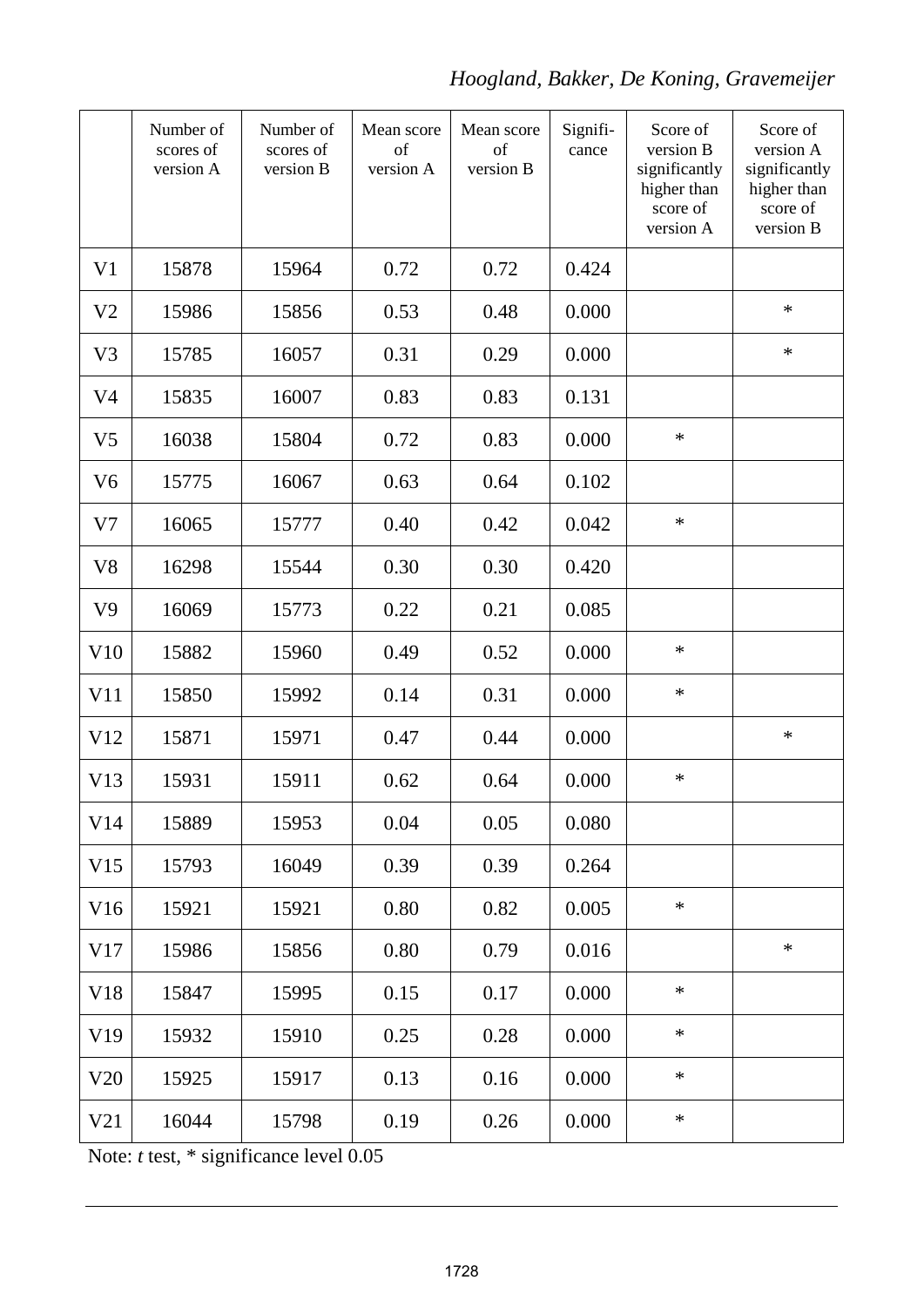The data give a significant indication that in this test students score higher of the B-versions than of the A-versions. This was true for 10 of the 21 problems. For 4 of the 21 problems students scored significantly higher of the A-version. For 7 of the 21 problems no significant difference between the scores was found.

#### **DISCUSSION**

In the experiment the hypothesis was that students score better on image-rich numeracy problems than on equivalent word problems. The overall results in this randomized controlled trial support this hypothesis. This finding is only one step in our larger endeavor to improve the assessment of students' abilities to solve quantitative problems from daily life. We acknowledge the complexity in comparing assessment methods, especially in such a multifaceted domain as the abilities to solve problems from daily life. So we present the conclusions with great prudence.

We give two critical remarks on the way we tested the hypothesis.

1. For one third of the problems the difference in scores between the two versions was not significant and in some cases the word problem versions score significantly better. Hence, further research is needed to investigate whether the added value of using image-rich numeracy problems depends on characteristics of the problem.

2. How easy or how difficult is it to design appropriate image-rich numeracy problems? Our current follow-up research focuses on creating a typology of problems and a typology of representations of situations with which we can make better predictions of how students will score of solving quantitative numeracy problems from daily life.

### **Potential gains**

In future research we hope to find better and more concrete explanations for the findings of this study, and why the effect appeared with some problems and not with other problems. However, the current experiment was conducted with participants most of whom are used to word problems and not used to image-rich numeracy problems. Even if using images for a given problem gives slightly worse results, it might still be useful to opt for it, because it might help students to better solve the problems they encounter in real life. Given this, the findings are promising and suggest that with better design and a better knowledge of the underlying factors that affect students' results, this approach can possibly result in a better way of assessing students' abilities to solve quantitative problems from daily life, and in that way can contribute to the justification for mathematics in education as a useful subject matter.

#### **References**

- Bonotto, C. (2009). Working towards teaching realistic mathematical modelling and problem posing in Italian classrooms. In L. Verschaffel, B. Greer, W. V. Dooren & S. Mukhopadhyay (Eds.), *Words and worlds - Modelling verbal descriptions of situations* (pp.297-314). Rotterdam, Netherlands: Sense.
- Coben, D. (2003). *Adult numeracy: review of research and related literature*. London, England: NRDC.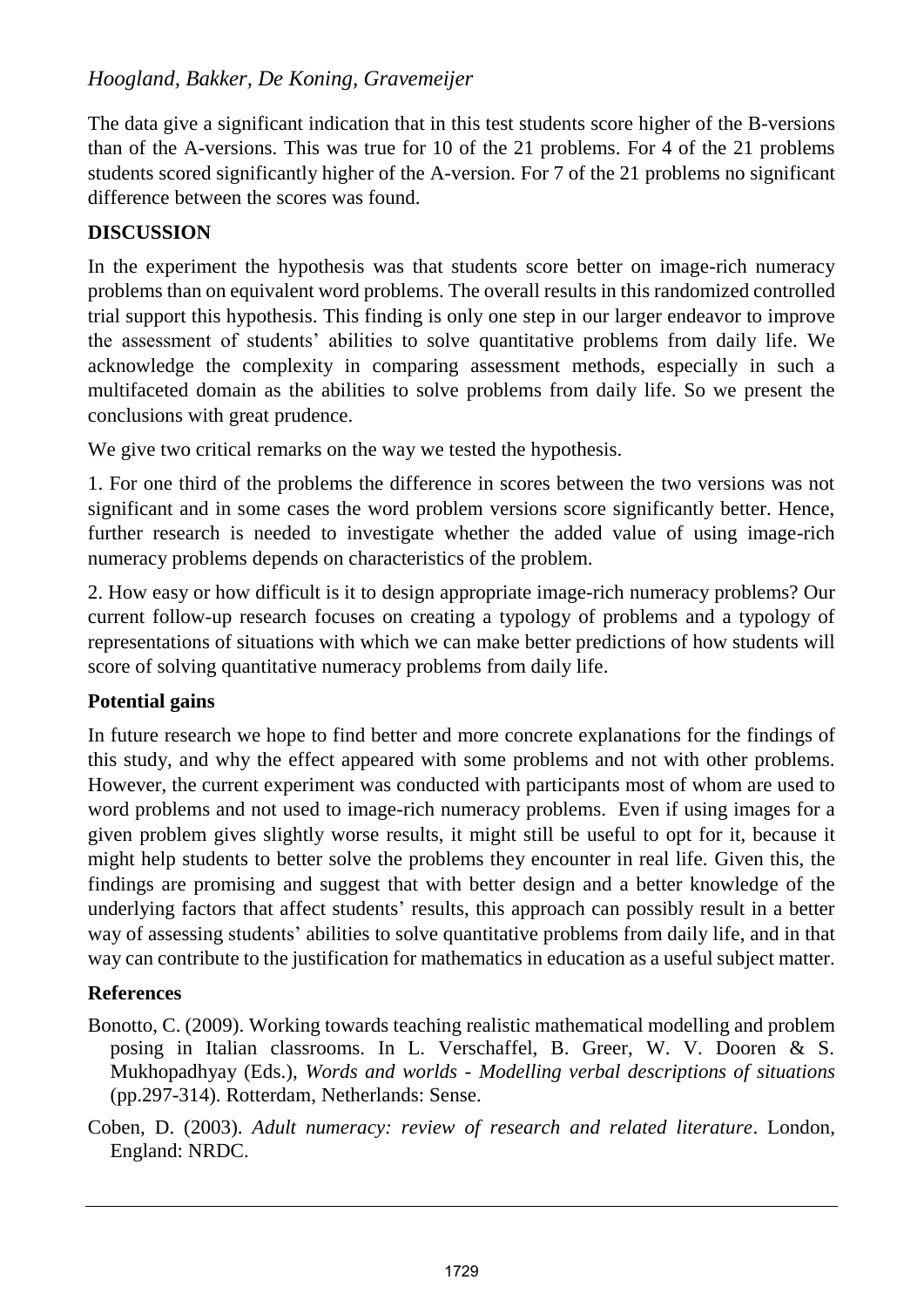- Cooper, B., & Harries, T. (2003). Children's use of realistic considerations in problem solving: some English evidence. *The Journal of Mathematical Behavior*, *22*(4)*,* 449-463.
- D'Ambrosio, U. (1998). Literacy, matheracy and technoracy, the new trivium for the era of technology. In P. Gates (Ed.), *Proceedings of the first International Mathematics Education and Society Conference [MES1]* (pp. 9-11). Nottingham, England: Centre for the Study of Mathematics Education, Nottingham University.
- Frankenstein, M. (2009). Developing a criticalmathematical numeracy through real real-life word problems. In L. Verschaffel, B. Greer, W. V. Dooren & S. Mukhopadhyay (Eds.), *Words and worlds - Modelling verbal descriptions of situations* (pp. 111-130). Rotterdam, Netherlands: Sense.
- Gal, I., Groenestijn, M. v., Manly. M., Schmitt, M. J., & Tout, D. (2003). Numeracy in the adult literacy and lifeskills (ALL) Survey: An overview and sample items. Retrieved from http://www.ets.org/all.
- Gravemeijer, K. (1997). Solving word problems: A case of modelling? *Learning and Instruction, 7*(4), 389-397.
- Hoogland, K. (2007). Mind and gesture: The numeracy of a vocational student. In M. Horne & B. Marr (Eds.), *Connecting voices in adult mathematics and numeracy: practitioners, researchers and learners.* Proceedings of the 12th International Conference of Adults Learning Mathematics (ALM), Melbourne, Australia: ACU.
- Hoogland, K., & Stelwagen, R. (2012). New Dutch Numeracy Framework. In T. Maguire (Ed.), *Proceedings of the 18th International Conference of Adults Learning Mathematics (ALM)*. Dublin, Ireland: ITT.
- Hoyles, C., Noss, R., Kent, P., & Bakker, A. (2010). *Improving mathematics at work: The need for techno-mathematical literacies*. London, England: Routledge.
- Jablonka, E. (2003). Mathematical literacy. In A. J. Bishop, K. Clements, C. Keitel, J. Kilpatrick & F. K. S. Leung (Eds.), *Second International Handbook of Mathematics Education* (pp. 75-102). Dordrecht, the Netherlands: Kluwer Academic Publishers.
- Johnson-Laird, P. N., & Byrne, R. M. J. (1991). *Deduction*. Hove, England: Erlbaum.
- Kilpatrick, J. (1996). Introduction to section 1: Curriculum, Goals, Contents, Resources. In A. J. Bishop, K. Clements, C. Keitel, J. Kilpatrick & C. Laborde (Eds.), *International Handbook of Mathematics Education*. Dordrecht, the Netherlands: Kluwer Academic Publishers
- Lave, J. (1992). Word Problems: A Microcosm of Theories of Learning. In P. Light & G. Butterworth (Eds.), *Context and cognition: Ways of learning and knowing* (pp. 74-92). New York, NY: Harvester Wheatsheaf.
- Niss, M. (1996). Goals of mathematics teaching. In A. J. Bishop, K. Clements, C. Keitel, J. Kilpatrick & C. Laborde (Eds.), *International Handbook of Mathematics Education.* Dordrecht, Netherlands: Kluwer Academic Publishers
- Reusser, K., & Stebler, R. (1997). Every word problem has a solution The social rationality of mathematical modeling in schools. *Learning and Instruction*, *7*(4), 309-327.